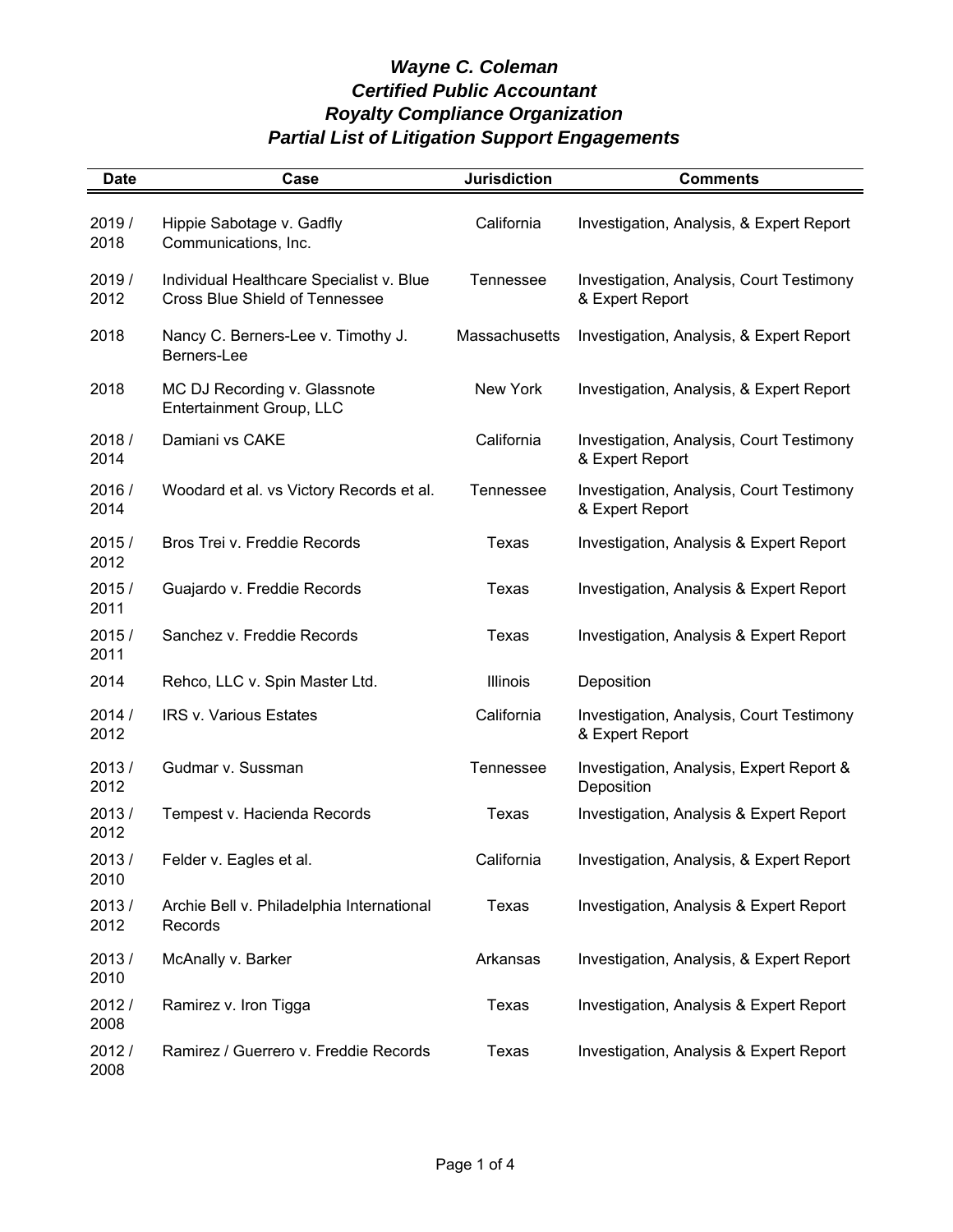| <b>Date</b>                       | Case                                                                                                                                                                    | <b>Jurisdiction</b>      | <b>Comments</b>                                                            |
|-----------------------------------|-------------------------------------------------------------------------------------------------------------------------------------------------------------------------|--------------------------|----------------------------------------------------------------------------|
| 2012/<br>2009                     | Black v. Sussman                                                                                                                                                        | Tennessee                | Investigation, Analysis & Expert Report                                    |
| 2011/<br>2010                     | Marvel v. Sony & Sony v. Marvel                                                                                                                                         | California &<br>New York | Investigation, Analysis, & Expert Report                                   |
| 2011/<br>2009                     | Zappa v. Ryko                                                                                                                                                           | New York                 | Investigation & Deposition                                                 |
| 2011/<br>2008                     | Blackberry v. Malaco                                                                                                                                                    | Mississippi              | Investigation, Deposition, & Court<br>Testimony                            |
| 2010/<br>2009 &<br>2005 /<br>2003 | HLC v. MCA/GRP/UMG                                                                                                                                                      | California               | Investigation, Deposition, & Court<br>Testimony                            |
| 2009                              | Goldstein, et al v. Clay Lacy Aviation,<br>Inc., et al                                                                                                                  | California               | Investigation, Analysis, & Expert Report                                   |
| 2009/<br>2008                     | EMI v. Avitar                                                                                                                                                           | California               | Investigation                                                              |
| 2008                              | StubHub v Ticket Master                                                                                                                                                 | California               | Investigation                                                              |
| 2008                              | Third Eye Blind et al v. Provident<br>Financial Management et al                                                                                                        | California               | Investigation, Analysis, & Preparation for<br>Deposition                   |
| 2007/<br>2008                     | Institute for Motivational Living v. Sylvan<br><b>Learning Centers</b>                                                                                                  | Pennsylvania             | Investigation, Analysis, & Preparation for<br>Deposition & Court Testimony |
| 2006 /<br>2003                    | MCA Records, Inc. v. Larry Holley,<br>Travis Holly, Pat Holly Kaiter, Maria<br>Elena Holly, J.I. Allison, Joe Mauldin<br>Lyle Walker as co-executor for Norman<br>Petty | California               | Investigation & Deposition                                                 |
| 2006 /<br>2004                    | Hall v. Pearlman, ET AL                                                                                                                                                 | Florida                  | Investigation & Deposition                                                 |
| 2005 /<br>2004                    | MTR v. JAM                                                                                                                                                              | New York                 | Investigation, Deposition, & Court<br>Testimony                            |
| 2005 /<br>2004                    | Mad Rhino v. Best Buy                                                                                                                                                   | California               | Investigation & Deposition                                                 |
| 2004 /<br>2003                    | Babette Ory, et al. v. Columbia House<br>Music Club, et al                                                                                                              | California               | Investigation                                                              |
| 2004 /<br>2003                    | Allegro v. Only New Age Music &<br><b>Suzanne Bel-Doucet</b>                                                                                                            | California               | <b>Investigation &amp; Court Testimony</b>                                 |
| 2004 /<br>2003                    | Jam Down Entertainment v. Marcus<br>Edward                                                                                                                              | Texas                    | Investigation                                                              |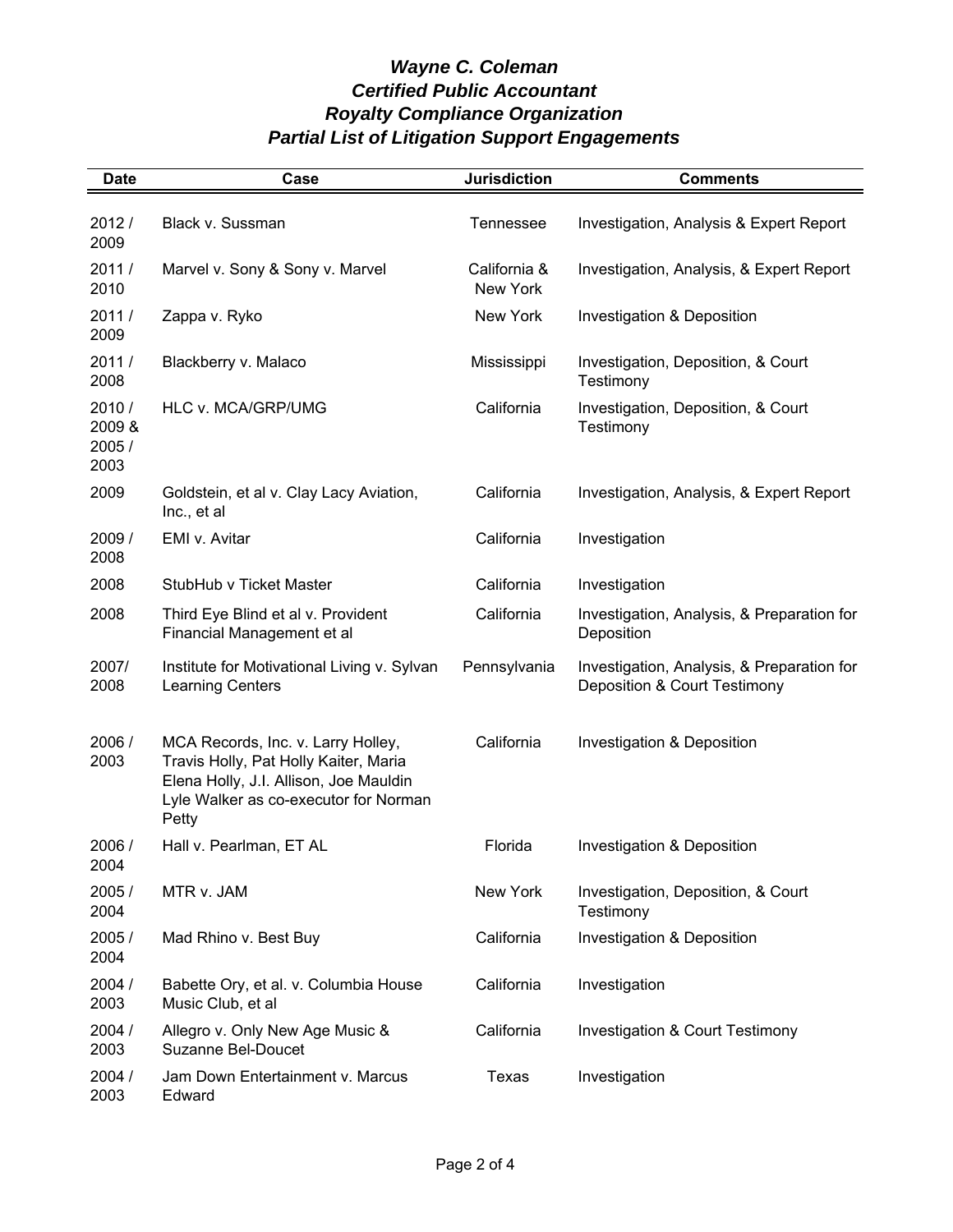| <b>Date</b>   | Case                                                                                                                     | <b>Jurisdiction</b> | <b>Comments</b>                                 |
|---------------|--------------------------------------------------------------------------------------------------------------------------|---------------------|-------------------------------------------------|
| 2003/<br>2002 | Medtronic, Inc. v. Michelson, MD, et al                                                                                  | Tennessee           | Investigation, Deposition, & Court<br>Testimony |
| 2003          | Alfonso Eugene Evara et al v Mars Inc                                                                                    | Tennessee           | Investigation & Deposition                      |
| 2003          | Haughton v. Virgin Records America,<br>Inc.                                                                              | New York            | Investigation & Mediation                       |
| 2003          | Colli Park Music, Inc v. Michael Walker<br>& Southern Music Dist. Inc                                                    | Georgia             | Investigation & Mediation                       |
| 2003          | Musica Adelena v. Capitol Records,<br>Inc., Intocable LLC & Carlin America,<br>Inc. dba Edward B. Marks Music<br>Company | Texas               | Investigation                                   |
| 2003          | Wizshop.Com, Inc., v. EarthLink<br>Network, Inc.                                                                         | California          | Investigation, Deposition, & Mediation          |
| 2003          | Connie Francis v. UMG                                                                                                    | New York            | Investigation                                   |
| 2003          | <b>Gilbert Properties Partnership</b><br>v.Baerwald, et al.                                                              | California          | Investigation & Deposition                      |
| 2002          | Asner v. Snyder                                                                                                          | California          | Investigation                                   |
| 2002          | Brumley v. Sony                                                                                                          | Missouri            | Investigation                                   |
| 2002          | Cooper v. Sony                                                                                                           | Texas               | Investigation & Deposition                      |
| 2002          | Carinco v. Dorsey                                                                                                        | California          | Investigation                                   |
| 2002          | Geffen Records v. Courtney Love                                                                                          | California          | Investigation & Deposition                      |
| 2002          | ICG v. Word                                                                                                              | <b>Tennessee</b>    | Investigation                                   |
| 2002          | MVRAM v. MJJ                                                                                                             | California          | Investigation, Deposition, & Court<br>Testimony |
| 2001          | Mega v. Arista                                                                                                           | New York            | Investigation                                   |
| 2001          | Warner v. Kattas                                                                                                         | California          | Investigation                                   |
| 2001          | Radioactive v. Mushroom                                                                                                  | California          | Investigation                                   |
| 2001          | Richardson v. King                                                                                                       | Georgia             | Investigation & Deposition                      |
| 2001          | Rhymes v. Walker                                                                                                         | Tennessee           | Investigation                                   |
| 2001          | CAK v. Estefan                                                                                                           | New York            | Investigation & Deposition                      |
| 2001          | Transcontinental v. BSB                                                                                                  | Florida             | Investigation & Deposition                      |
| 2001          | Penridge v. Kiss                                                                                                         | New York            | Investigation                                   |
| 2000          | Vance v. Interscope                                                                                                      | California          | Investigation                                   |